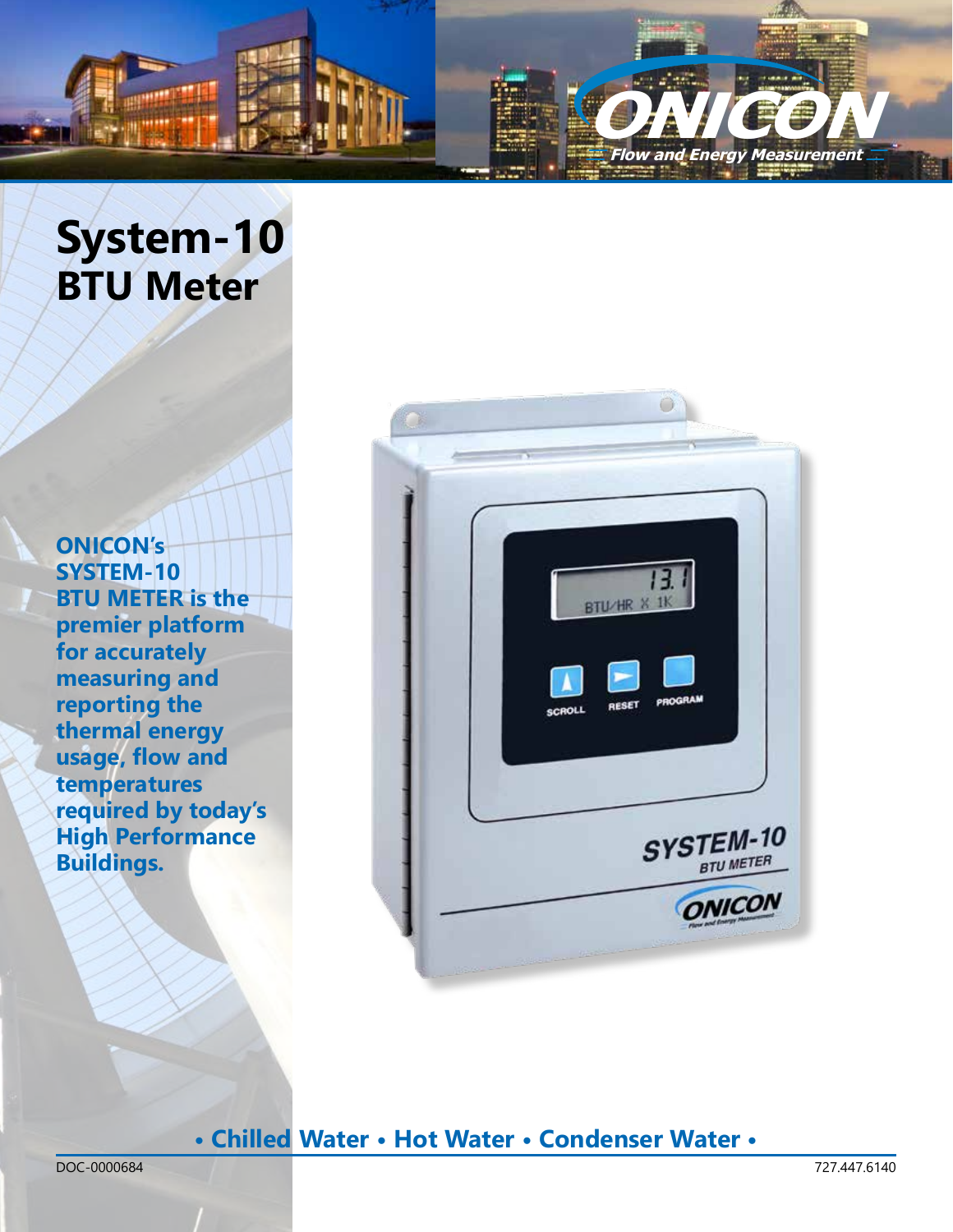### **SYSTEM-10 BTU METER**





### **DESCRIPTION**

The System-10 BTU Meter provides highly accurate thermal energy measurement in chilled water, hot water and condenser water systems based on signal inputs from two matched temperature sensors (included) and any of ONICON's insertion or inline flow meters which are ordered separately. The basic model provides a local indication of energy, flow and temperature data through an alphanumeric display. An isolated solid state dry contact is provided for energy total. Optional analog outputs and network communications are also available.

Whether it's used for chiller plant optimization, CEP monitoring and control, or sub-metering the hydronic energy use across a campus, the System-10 has the versatility and functionality required to integrate seamlessly with your BMS/EMS.

### **APPLICATIONS**

Chilled water, hot water and condenser water systems for:

- Commercial office tenant billing
- Central plant monitoring
- University campus monitoring
- Institutional energy cost allocation
- Performance/efficiency evaluations
- Performance contracting energy monitoring

### **CALIBRATION**

Flow meters and temperature sensors are individually calibrated followed by a complete system calibration.

Field commissioning is also available.

\*National Institute of Standards and Technology

#### **FEATURES**

**Simple Installation and Commissioning - Factory** programmed and ready for use upon delivery. All process data and programming functions are accessible via front panel display and keypad.

**Single Source Responsibility -** One manufacturer is responsible for every aspect of the energy measurement process ensuring component compatibility and overall system accuracy.

**NIST**\*  **Traceable Calibration with Certification -** Each BTU measurement system is individually calibrated using application specific flow and temperature data and is provided with a certificate of calibration.

**Precision Solid State Temperature Sensors -** Custom calibrated and matched to an accuracy better than ±0.15°F over the calibrated range.

**Highly Accurate Flow Meters -** ONICON offers a wide variety of insertion and inline type flow measurement technologies including turbine, electromagnetic and ultrasonic sensing. Each type offers unique advantages depending on the application. All ONICON flow meters are individually wet calibrated and designed to operate over a wide flow velocity range with accuracies ranging from  $\pm 0.2\%$  to  $\pm 2.0\%$  of rate depending on the model.

**Complete Installation Package -** All mechanical installation hardware, color coded interconnecting cabling and installation instructions are provided to ensure error-free installation and accurate system performance.

**Serial Communications -** Optional: Provides complete energy, flow and temperature data to the control system through a single network connection, reducing installation costs.



Smart button technology simplifies menu page navigation

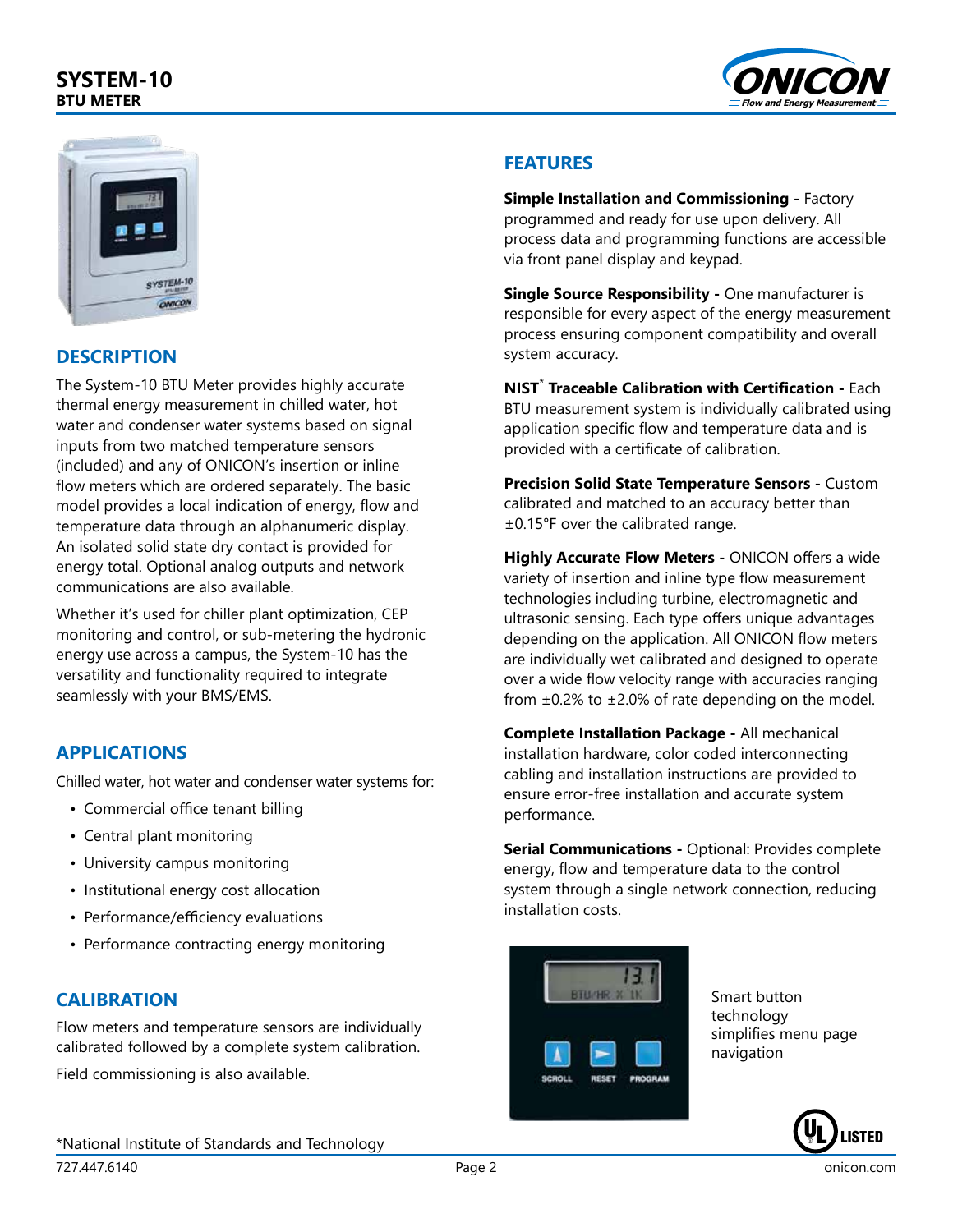

### **SPECIFICATIONS\***

| <b>TEMPERATURE</b>         | Overall differential temperature measurement uncertainty of $\leq \pm 0.15$ °F over the stated range<br>(Includes uncertainty associated with the sensors, transmitters, cabling and calculator input circuitry)<br>Temperature sensors meet EN1434/CSA C900.1 accuracy requirements for 1K sensors for cooling<br>applications, 32°F to 77°F.<br>Temperature sensors meet EN1434/CSA C900.1 accuracy requirements for 2K sensors for heating<br>applications, 140°F to 212°F. |
|----------------------------|--------------------------------------------------------------------------------------------------------------------------------------------------------------------------------------------------------------------------------------------------------------------------------------------------------------------------------------------------------------------------------------------------------------------------------------------------------------------------------|
| <b>CALCULATOR</b>          | Computing nonlinearity within ±0.05%<br>Calculator meets EN1434 / CSA C900.1 class 1 accuracy requirements for 2K sensors for all<br>applications.                                                                                                                                                                                                                                                                                                                             |
| <b>PROGRAMMING</b>         | Factory programmed for specific application<br>Field programmable via front panel interface                                                                                                                                                                                                                                                                                                                                                                                    |
| <b>MEMORY</b>              | Non-volatile EEPROM memory retains all program parameters and totalized values in the event of<br>power loss.                                                                                                                                                                                                                                                                                                                                                                  |
| <b>DISPLAY</b>             | Alphanumeric LCD displays total energy, total flow, energy rate, flow rate, supply temperature, return<br>temperature, serial number and alarm status<br>Alpha: 16 character, 0.2" high<br>Numeric: 8 digit, 0.4" high<br>Rate Display Range: 0 - 9,999,999<br>Total Display Range: 0 - 9,999,999                                                                                                                                                                              |
| <b>OUTPUT SIGNALS</b>      | Isolated solid state dry contact for energy total<br>Contact rating: 100 mA, 50 V<br>Contact duration: 0.5, 1, 2, or 6 sec<br>Analog Output(s) (4-20 mA, 0-10 V or 0-5 V):<br>One or four analog output(s) available for flow rate, energy rate, supply/return temps, or delta-T                                                                                                                                                                                               |
| SERIAL COMMUNICATIONS      | BACnet® IP or MS/TP, MODBUS® RTU RS485 or TCP/IP, LONWORKS - TP/FT-10F, Siemens Apogee -<br>P1, Johnson Controls Metasys - N2                                                                                                                                                                                                                                                                                                                                                  |
| <b>TEMPERATURE SENSORS</b> | Solid state sensors are custom calibrated using NIST traceable temperature standards.<br>Current based signal (mA) is unaffected by wire length.                                                                                                                                                                                                                                                                                                                               |
| <b>TEMPERATURE RANGE</b>   | Liquid temperature ranges based on application. See Meter Ordering Information on next page.<br>Ambient temperature range: -20°F to 140°F                                                                                                                                                                                                                                                                                                                                      |
| LIQUID FLOW SIGNAL INPUT   | Pulse (frequency) or 4-20 mA input                                                                                                                                                                                                                                                                                                                                                                                                                                             |
| <b>MECHANICAL</b>          | <b>Available Electronics Enclosures:</b><br>Steel NEMA 13, wall mount, 8"x10"x4"<br>NEMA <sub>4</sub><br>Approximate weight: 12 lbs<br><b>Temperature Sensor Thermowell Kits:</b><br>Thermowells and other kit components vary by fluid type, fluid temperature, pipe material and<br>pipe size. Commonly used kits are listed on the previous page. Contact ONICON for additional<br>thermowell kit options, including Hot Tap Installation Kits for retrofit installations.  |
| <b>ELECTRICAL</b>          | Input Power: Based on BTU meters configured for network connection without the analog outputs:<br>24 VAC, 50/60 Hz, 500 mA<br>120 VAC, 50/60 Hz, 200 mA<br>240 VAC, 50 Hz, 150 mA<br><b>Internal Supply:</b><br>Provides 24 VDC at 200 mA to electronics and select flow meters<br>Wiring:<br>Temperature signals: Use 18-22 ga twisted shielded pair<br>Flow signals: Use 18-22 ga - see flow meter specification sheet for number of conductors.                             |

\* SPECIFICATIONS subject to change without notice.